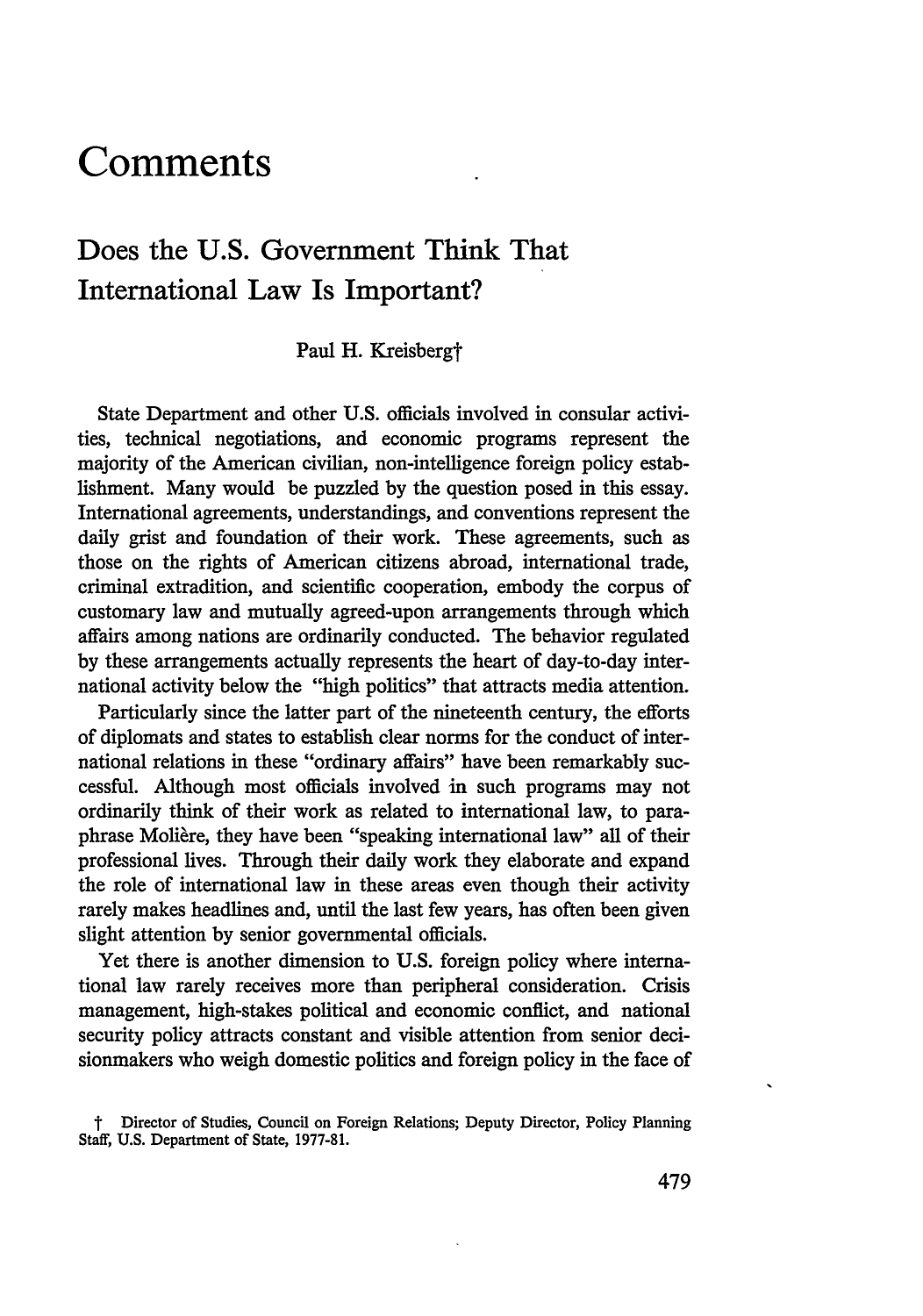heavy public scrutiny. Their political calculations rarely invoke international law as a principal guide to action.

There have been administrations where the Secretary of State and his closest advisors have been deeply concerned about the role of international law in foreign policy. Most recently, for example, Cyrus Vance made continuing efforts to ensure that Carter Administration policy options were consistent with concepts of international law. Far more common, however, is for policy-makers to look on international law primarily as an instrument for public diplomacy and official rationalization, or as a source of "problems" to overcome. The U.S. does have to take account of the international political environment in which it acts. Over the last five years, intellectual spokespersons for the Reagan Administration have dealt with such "problems" by offering new definitions of international norms that increase the flexibility of U.S. policy in dealing with a dangerous international environment.' In assessing the relevance of international law for the U.S. foreign policy community, this essay first examines the manner in which decisionmakers treat international law in consulting with internal governmental actors, particularly Congress. Second, it discusses the concept of public diplomacy and the need for official rationalization of the policies chosen. Finally, it reviews the specific uses of international law in American foreign policy and offers an assessment of trends for the future.

### Internal Governmental Constraints

When questions of international law arise in meetings within government on critical political and security issues, decisionmakers generally refer either to domestic law, including treaties and formal agreements between the U.S. and foreign governments, or to options for dealing with the congressional reactions to policy. Unless a senior official personally focuses on broad questions of legal principle, American policy is conducted with an eye towards pragmatic policy concerns. For example, when Presidents Eisenhower and Kennedy first designated their Ambassadors to the United Nations as members of the Cabinet, this appeared to highlight on-going attention to the principles embodied in the U.N. Charter. Overall, however, these issues are usually dealt with tactically.

<sup>1.</sup> Offering these new definitions has been done in part to counter cynical references to international law by the Soviet Union in past years in justifying its support for insurrection, revolution, aggression, and even terrorism. Why should the U.S. not have its own interpretation of international law which achieves the same degree of fluidity for American policy (although not for the same ends)? lh this sense, policy attention to issues in international law may actually have grown in recent years but in ways that make many international lawyers and diplomats uncomfortable.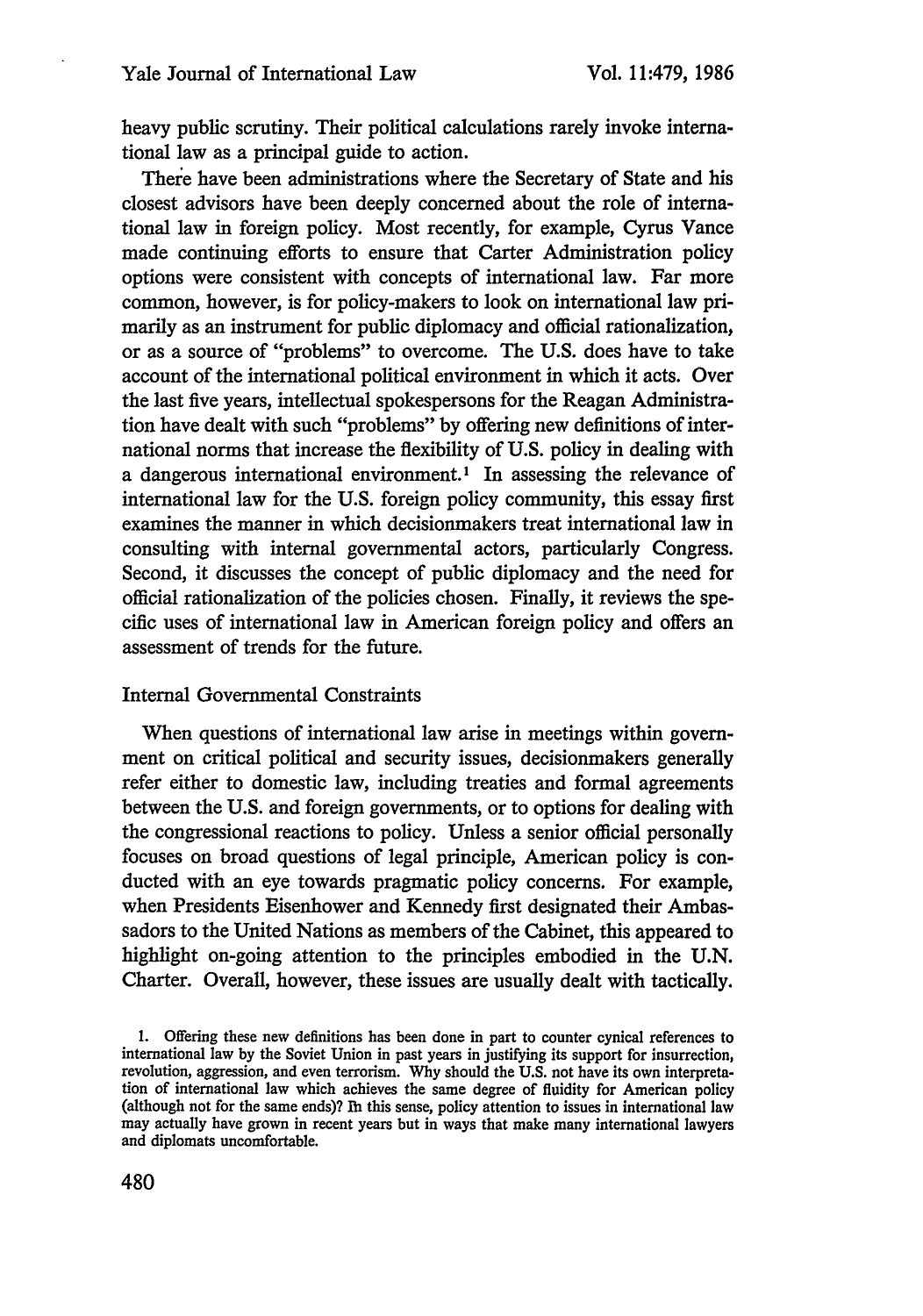If another country raises an issue of international law as important to its concerns, that question will be addressed. But aside from attempts by the Carter Administration to pay attention to international law and international institutions, international law has received scant attention over the last two decades.

Small wonder that internal policy papers deal with international law essentially as a tool to be used or adapted as politics require. Unless foreign policy professionals know that senior officials genuinely want to hear about international law, they give little consideration to these issues. For example, Cyrus Vance and Deputy Secretary of State Warren Christopher often asked State Department lawyers to work closely with each bureau and included them in discussions on virtually all major foreign policy issues. In contrast to this style of management, neither Henry Kissinger nor Alexander Haig regularly included lawyers in either policy discussions or crisis task forces. George Shultz initially preferred this approach but has softened his stance somewhat with the arrival of a Legal Adviser, Judge Abraham Sofaer, who has an adaptable view of international law.

In addition to concern for the personal inclinations of senior officials, congressional concerns affect decisionmaking. Congress plays a powerful role in determining how international law is considered. Most fundamental is Congress' authority to approve international treaties and commitments and thus determine what formal international law is binding on the U.S. But there are a number of other ways in which Congress affects the executive branch's conduct of international affairs. Congressional efforts to constrain the President's freedom to use military force, most notably through the War Powers Act, are intended to establish standards by which officials understand the limits on how relations may be conducted with other states. Congress established a system through special committees of both Houses to monitor CIA activities abroad, thereby furthering U.S. observance of principles of international law such as noninterference in the internal affairs of other states. When Congress limits available resources (as in cutting appropriations for U.S. contributions to the United Nations) or conditions the use to which such funds may be put (such as for U.S. obligations to the World Bank), it directly affects global perceptions of U.S. commitment to organizations that claim to promote international legal norms.

Policy memoranda on critical foreign policy issues almost always include key sections that discuss how specific actions may be affected by congressional legislation or by policy preferences or by the views of key legislators. Usually such policy issues are discussed with the Legal Ad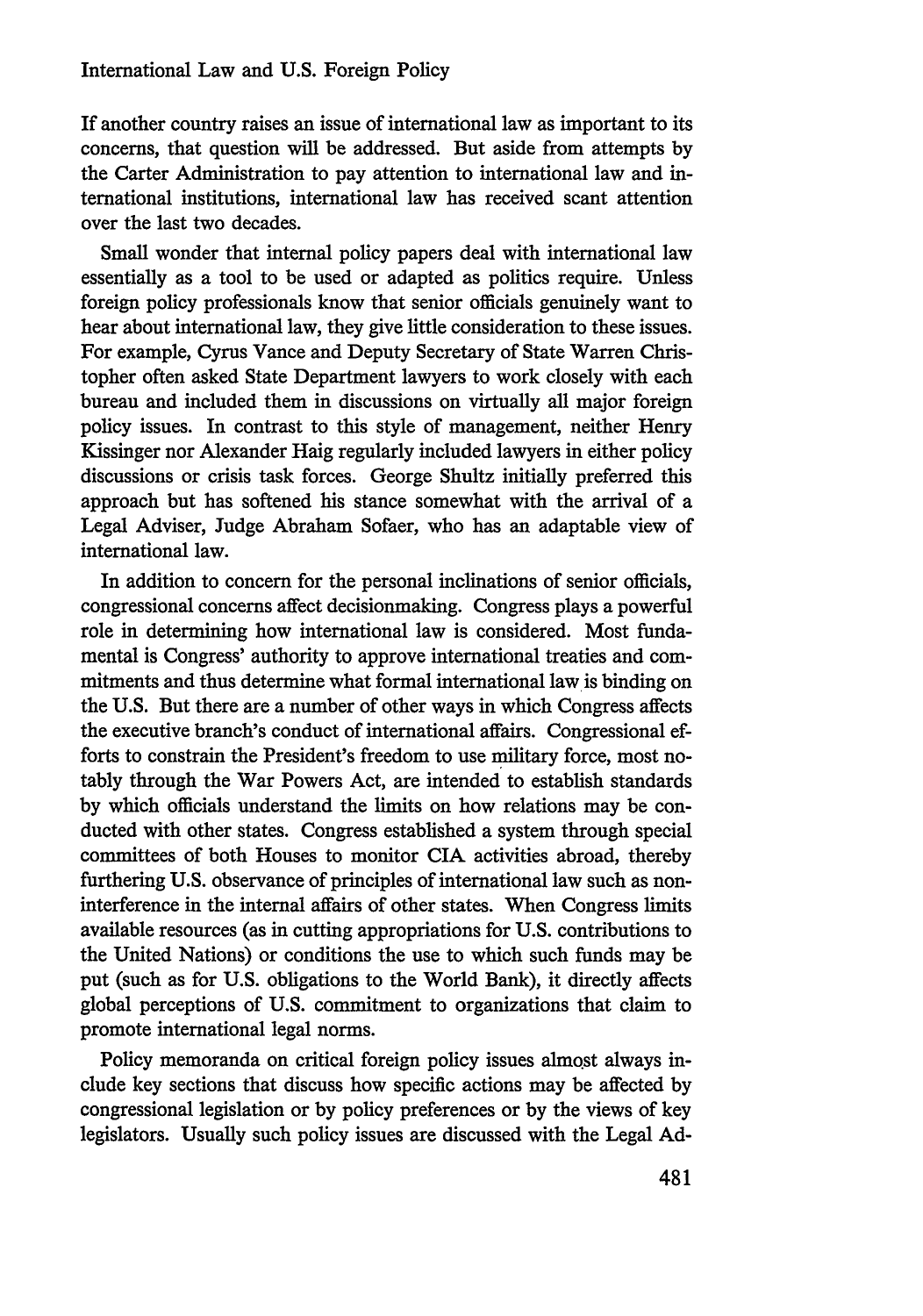viser to the State Department. But some questions are so urgent, so sensitive or so bureaucratically delicate that responsible officers will often first seek policy decisions from the Secretary of State or from the White House on matters of substance, turning to the Legal Adviser's office for rationalization only after a decision has been made. It is also true that some regional Assistant Secretaries of State have disliked being secondguessed and offered advice by lawyers on policy matters. Legal Advisers do not like this post hoe approach, and those who can exert some personal influence on the Secretary of State or even on White House staff members have actively challenged the process with varying degrees of success.

# Operational Significance

A desk officer faced with a serious political problem will rarely discuss international law in memoranda to department heads or Assistant Secretaries unless it has immediate operational significance. For example, he might refer to particular treaty provisions if U.S. use of airspace or base facilities for specific missions is challenged.<sup>2</sup> Similarly, he would invoke such provisions when a country with close relations to the United States seeks sympathy and support in the face of a military challenge.<sup>3</sup> In some situations that may have ambiguous or less than immediate operational significance, analysts also may consider international law. Perhaps a bilateral agreement is being violated by a close ally whom the U.S. may not want to challenge.4 Perhaps the U.S. wants to challenge the Soviet Union for a particularly egregious violation of international public order.5 On such occasions, officials do indeed look carefully with Department of State or Department of Defense lawyers at the texts of international agreements and commitments before leaping boldly into a diplomatic crisis.

# Public Opinion

Aside from its use in an operational context, international law plays an important role in the critical arenas of national and international public opinion. Challenges to U.S. policy made in international fora, in Con-

<sup>2.</sup> For example, Portugal, Spain, Turkey, and Greece rarely allow U.S. aircraft to overfly their territories in connection with a Middle East conflict involving Israel.

*<sup>3.</sup>* See, *e.g.,* Thailand's behavior was explained under the Manila Pact in connection with Vietnam's threat from Kampuchea.

<sup>4.</sup> See, e.g., Israeli use of **U.S.** weapons against Syria and Lebanon led to one such incident.

<sup>5.</sup> See, *e.g.,* Soviet behavior in attacking the government of Czechoslovakia in 1968 or in overthrowing the Afghan government in 1979 represented such a challenge to international law.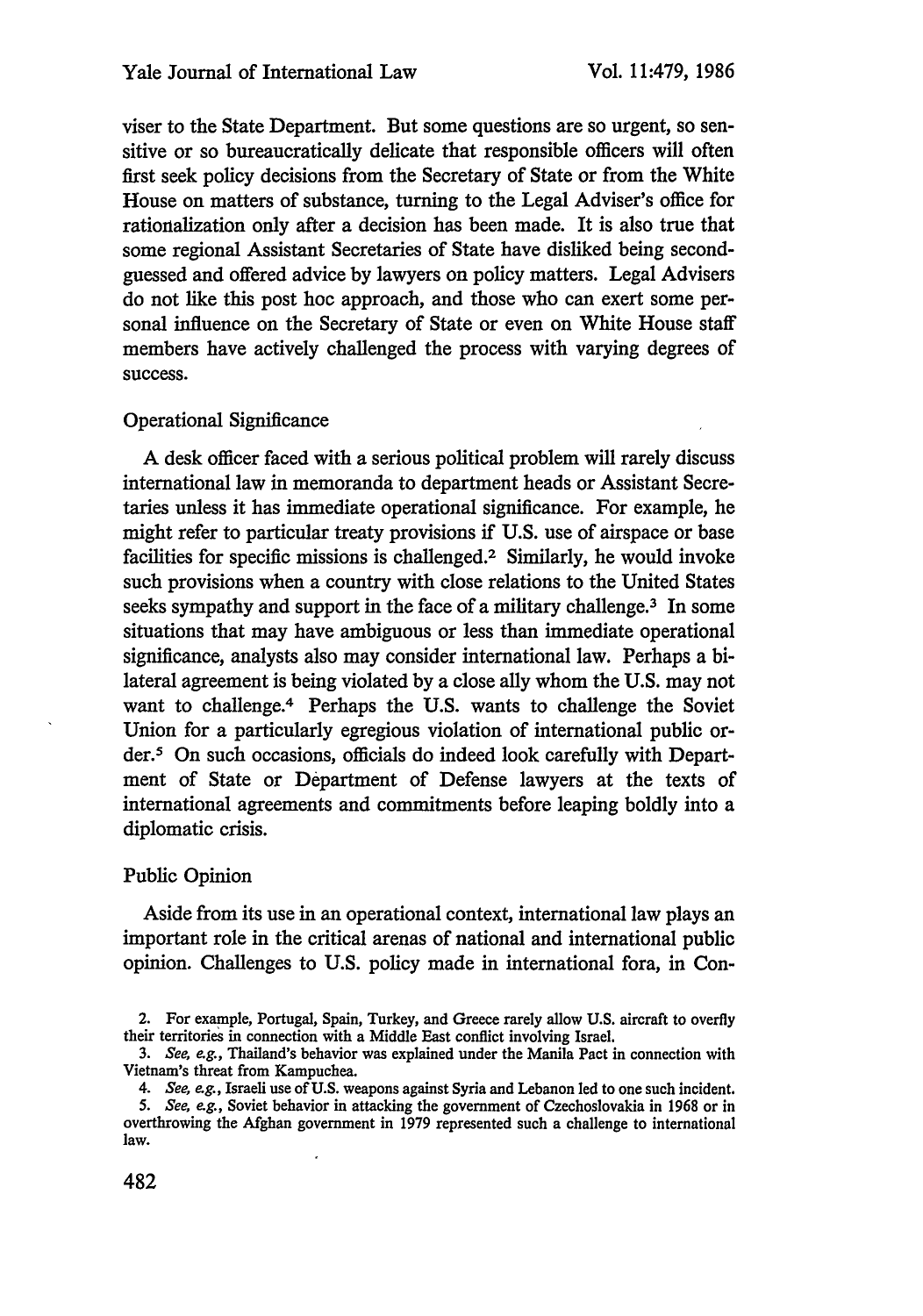gress, or by the press and domestic critics are often stated in terms of international law. Domestic critics may be particularly conscious of international legal norms because of the respect accorded law in American political practice, a phenomenon recognized by all historical commentators since de Toqueville. Whether or not international law plays a direct and immediate role in decisionmaking by any particular U.S. administration, it is often of such importance to other governments that U.S. officials are compelled to take it into account in explaining and justifying their actions. Failure to do so risks confrontations with allies abroad and endangers public support at home. Therefore, a key question for policymakers who may not be otherwise overly concerned about. international law is whether what they would *like* to do can be made to *look* good, and thus limit damage to our policy interests.

Although in the last analysis Americans may subscribe to the doctrine of "my country, right or wrong," there is a strong public preference for "my country, may she always be right." The role of international law can easily become one of illustrating that the U.S. *is* right and that the other side should be seen as the disturber of the peace or the provocateur. Such use of international law can easily lead to cynicism in viewing international law as little more than an infinitely bendable situational ethic. Alternatively, it may induce a self-righteous belief in national probity that, when disputed and demonstrated to be mistaken, risks serious damage to the credibility of a U.S. administration-or to the U.S. as a nation.

#### Precedents

Precedents are also important in policy discussion even if they are not determinants of policy. Much of American political argument takes place through historical analogy. "Munich," "The Vietnam Syndrome," and "Grenada" are symbols of success or failure in policy that have played and continue to play an important part in policy debates- even if mainly for their powerful emotive effect.6 Thus, it is often asked whether a specific U.S. action will enable other countries to claim the right to act in a similar way, perhaps to the detriment of the U.S. If the United States intervenes or imposes sanctions, then may the Soviets or some other adversary claim the same rights in the future? Senior administration officials in recent years have publicly raised the reverse issue as well: Should the United States be constrained from actions (including those contrary to standards we have accepted in the past) that the Soviet Union

**<sup>6.</sup>** R. Neustadt & **E.** May, **THINKING IN TIME** (1986) provides an excellent discussion **of**this emotive effect.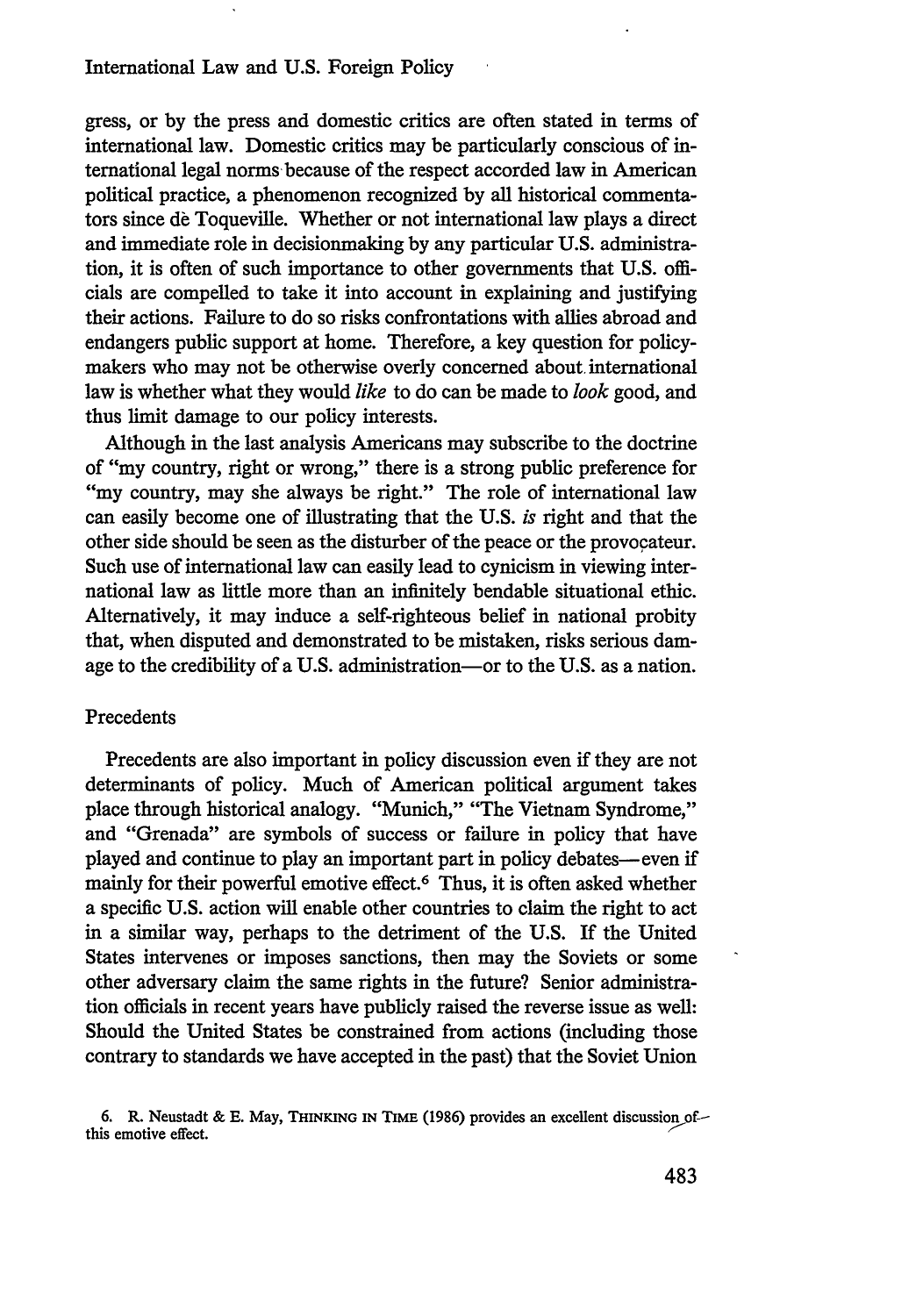or other adversaries feel free to undertake? Such precedential concerns are real issues even if they are often publically belittled on the grounds that discussion of the future is speculative. Still, foreign policy professionals do worry about the "next time," even if discussion of these questions is likely to be in the context of national interest analysis rather than international law.

The "tit-for-tat" standard of international conduct represents a fundamental reversal of trends in international standards over the last century, even though it has long had a powerful political appeal within the U.S. This standard shifts the policy debate from "do unto others what you would have them do unto you" to "do unto others what they do unto you" or even "do it first." It has long been recognized that personal moral standards cannot always apply to governments and that there is scarcely a country in the world that has not at times taken the second course rather than the first in defense of its vital national interests. But if retributive or preemptive justice and "least common denominator" rules of international conduct become the primary standards for American policy, the world will be an even more dangerous and unstable place than it has been. There is strong private concern about these issues on the part of many professional diplomats and military officers as well as within State Department legal circles. Occasions for raising these conceptual issues of international conduct on a policy level, however, are limited since references to international law are, as was noted earlier, usually framed in very concrete, pragmatic, and short-term ways.

Nevertheless, it is important to observe that, while senior officials are loath to make decisions on the basis of broad principles of international law, experience suggests that when the U.S. acts unilaterally or in ways that other states see as violating critical standards of international behavior, American policies often fail or succeed only partially. Foreign policy professionals who have dealt with such issues as sanctions against states harboring terrorists, the Soviet gas pipeline into Western Europe, the conflict in Central America, or policies towards South Africa all testify that it is important to take the views and interests of other countries into careful account if U.S. policy objectives are to be achieved. These policy objectives include both concern for the international legal norm of noninterference in the domestic affairs of other countries as well as for universal standards of human rights. Awareness of the importance of these norms, and of working with other states to clarify their applicability in specific circumstances, seems to grow in each administration as time passes and the variety of contacts between foreign leaders and American officials become more intricate. Thus, although the issues themselves are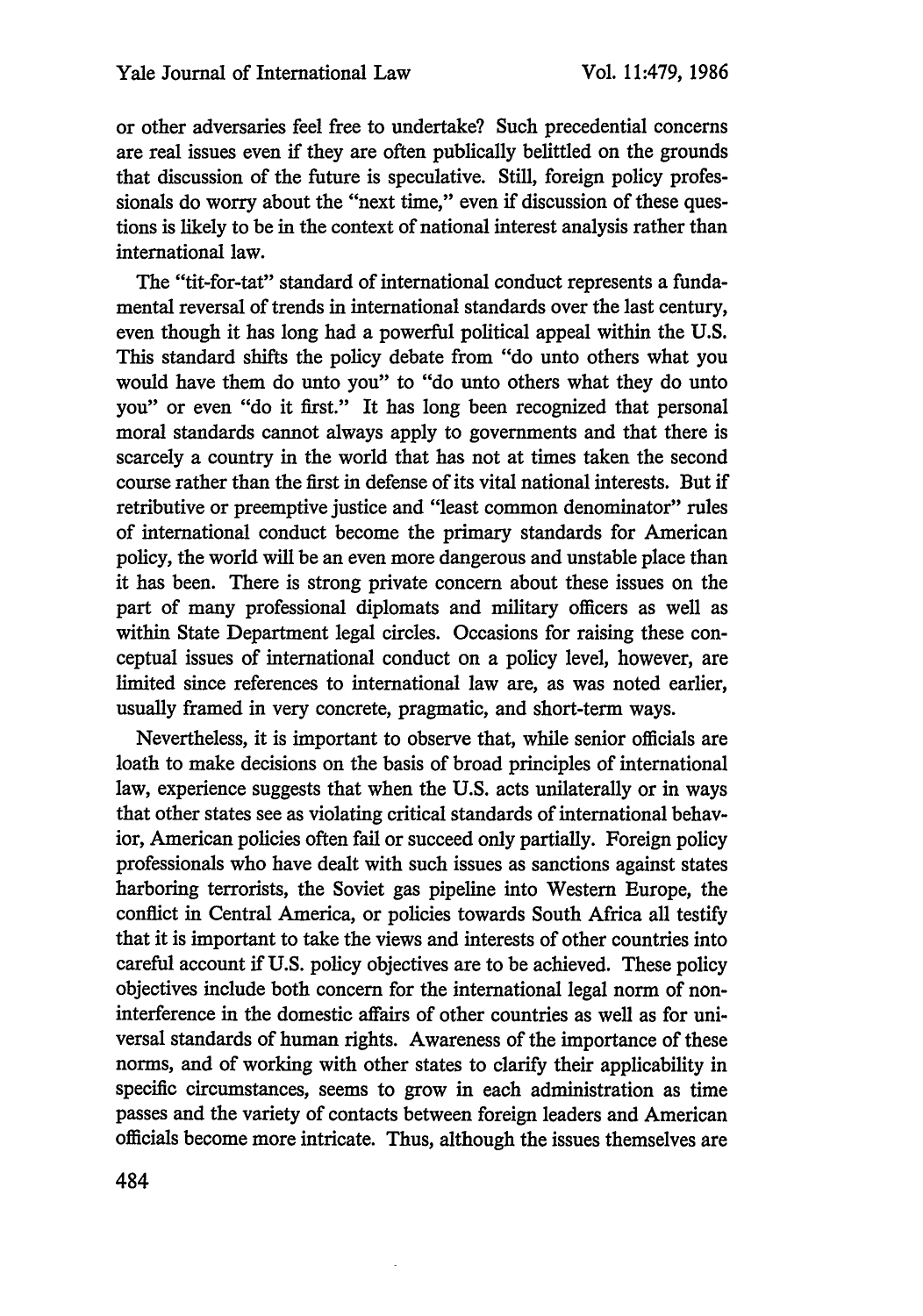usually not discussed in policy circles in terms of international law, the effectiveness of the norms are nevertheless clearly apparent in practice.

#### Quasi-Legal Norms

Less easy to define is the extent to which decisionmakers incorporate values rooted in the American character, values that are also reflected in accepted standards of international conduct. These quasi-legal "norms" act as guides for policy in ways analogous to those intended by proponents of international law. Although not law in any technical sense, they are values reflected in the Preamble to the U.S. Constitution as well as in the preface to the U.N. Charter, a document heavily irfluenced by its American drafters. They reflect not only the values many government officials hold personally but those that they genuinely believe are essential to assuring domestic support and gaining the support of our allies.

These norms include, for example, a deep aversion to the use of force that may affect civilians, a distaste for acts of "violence in the night" such as assassinations and coups, and a real concern for the rights of individuals to be free from terror, hunger, and religious and political persecution. Some officials argue that such considerations have no bearing on policy or international law since they are not formally incorporated into domestic legislation or international agreements. This view misses the point, however. National values and standards of conduct affect the way policy-makers view their options in dealing with other states.

The importance attached to these national values varies from administration to administration. But they are far more critical in determining policy choices than many would think or than some policy advisors would like to admit. These values have no explicit sanction in international law, and sometimes a specific linkage with international law may weaken their domestic appeal, as may now happen when the U.N. is appealed to. But these values are inextricably linked to the American character, and administrations that ignore them often come to regret it.

#### Specific Cases

When the U.S. and China began discussions in 1969 about normalizing Sino-American relations, negotiations were conducted by senior officials with the utmost secrecy. The decision to establish "Liaison Offices" in each other's capitals, the formulation of the Shanghai Communiqué, and other aspects of the normalization process were conceived and implemented with little involvement by the State Department's lawyers. Henry Kissinger viewed the process as one of high policy in which the advice of lawyers was not needed. In the Carter Administration, on the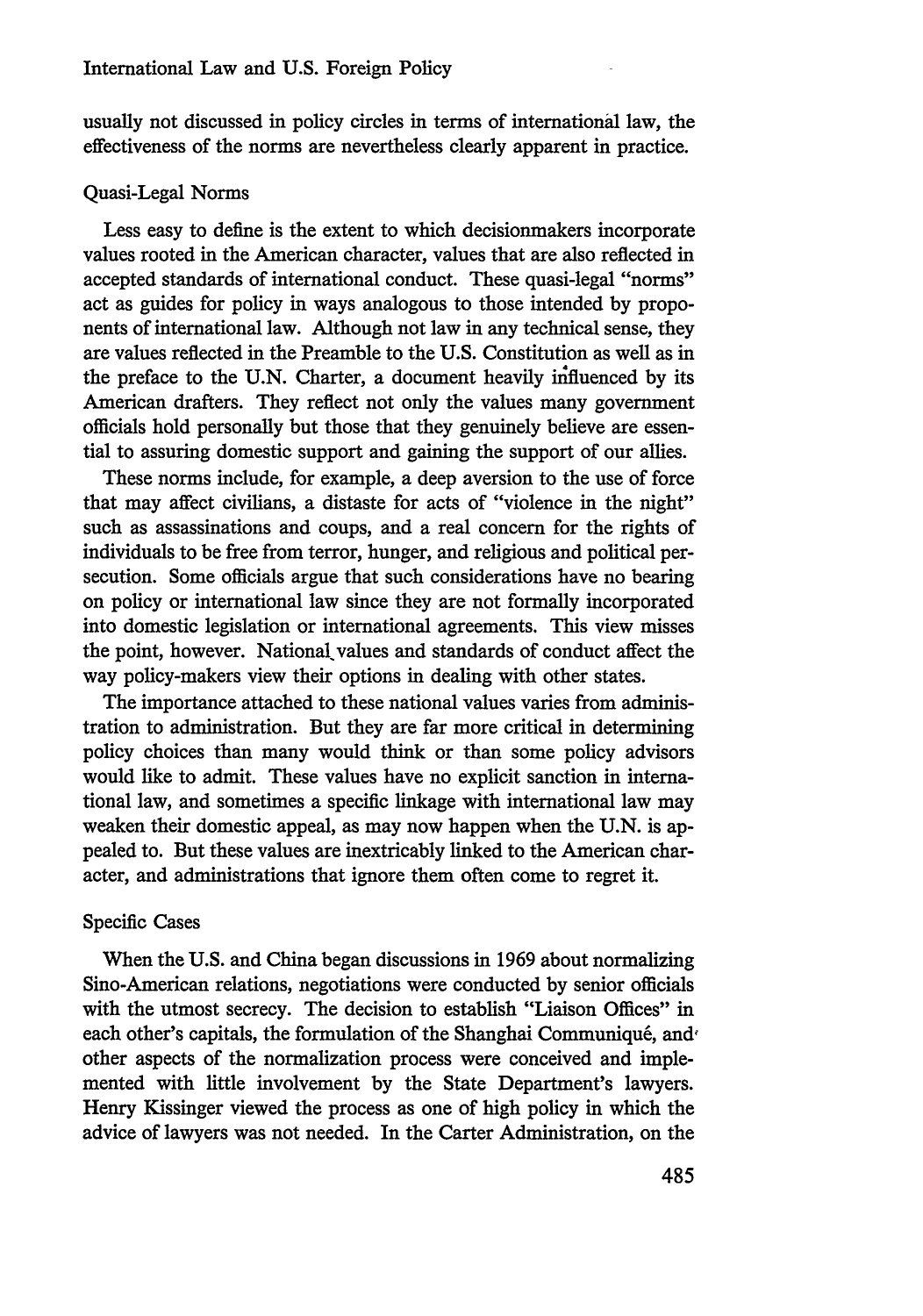other hand, as officials approached the formalization of diplomatic relations, the need to deal with a broad range of specific legal and institutional arrangements became pressing, and legal issues became more central. Although only the Legal Adviser and a few top aides were for a long time permitted to be involved, Cyrus Vance was insistent that legal problems, both domestic and international, had to be thoroughly investigated despite the occasional uneasiness of the National Security Council staff.

A pattern of tension between the office of the Legal Adviser and other policymaking staff is occasionally seen in U.S. relations with the Soviet Union. U.S.-Soviet relations are often conducted with only casual reference to the Legal Adviser's office and to issues of international law. There are, of course, numerous bilateral U.S.-Soviet agreements and multilateral understandings. When issues arise during negotiations on arms control, lawyers are deeply involved even if formal issues of international law are rarely raised. But given that international law is not usually enforceable and the power of international public opinion, while important, is not sufficient to assure U.S. security, policy emphasis is focused on bilateral arrangements that are self-enforcing or enforced by national power.

When the Soviets invaded Afghanistan in 1979, policy papers were sent to the Secretary of State and to the President describing possible U.S. responses. These included some pertaining to international law such as appealing to the United Nations Security Council. The analysis also took account of domestic and international legal implications of specific acts, such as severing contracts for the sale of grain or interfering with Soviet shipping or airline rights. Thus, when taken, the decison to halt grain sales was carefully crafted so as not to interfere with existing formal commitments, although there was considerable pressure within the government to do otherwise. Vance and some other Cabinet officers argued persuasively to President Carter that, as a major trading nation, the U.S. had much to lose from violating international contracts and commitments (an argument often used by European and other states that resist U.S. calls for trade or financial sanctions against other states).

Another example of the interplay between international legal and purely political concerns was the Iranian hostage crisis of 1979-80. Debate in the Carter Administration over whether, when, and how to use force in connection with the hostage crisis was especially heated during the first four months of the crisis. While the Joint Chiefs of Staff and the State Department addressed practical questions about the probable risks, costs, and effectiveness of a military mission, Vance and many of his ad-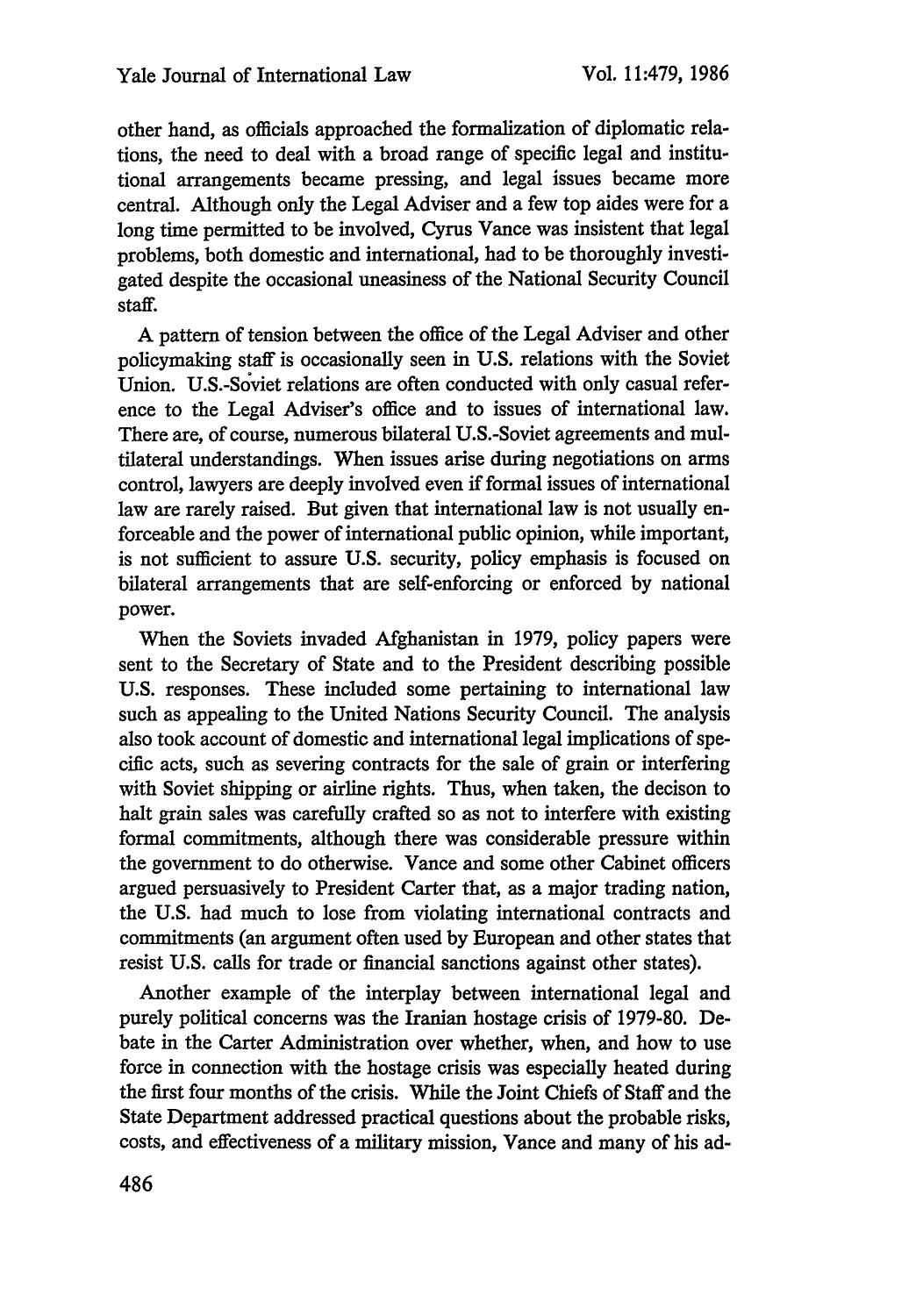visers argued strongly both on principle and in substance against using force. As perhaps the administration most interested in using international institutions and the concept of international law since World War II, Carter Administration officials went to the World Court and to the U.N. Security Council for recourse. They also sought mediation by the U.N. Secretary-General, by third country officials, and by ordinary citizens. The Administration even sought the good offices of Islamic states and the Palestine Liberation Organization. President Carter threatened to use force to punish Iran if the hostages were harmed, but despite rising domestic political pressure to teach Iran a lesson, he refrained from employing U.S. forces other than in the unsuccessful rescue mission in April 1980.

Senior officials of the Carter State Department remain convinced that this was the right course and that it was the combination of external political and economic pressures (including the "moral pressure" felt personally by the senior Iranian official at the U.N. General Assembly in 1980) as well as the evolution of the internal revolution in Iran that were the key forces ultimately leading Teheran to free the hostages.

The State Department and the National Security Council under President Reagan have reversed the Carter pattern sharply, displaying skepticism about international organizations in pursuing policy goals and leaning towards the use of military pressure as a policy option. The U.S. intervention in Grenada, the sending of marines to Lebanon, and the naval challenge and subsequent "pre-emptive self-defense" strike against Libya for its support of terrorist actions against Americans represent instances where the military options have won out with President Reagan. Little credence has been given either to the U.N. or to other international institutions such as the World Court and other mediating agencies, although the Administration has gone along with efforts by the Contadora Group in Central America to find a resolution to the challenge perceived from Nicaragua.

The display of American military strength through maneuvers and deployments has been adopted as a policy tool by most U.S. administrations since the beginning of the century, including by the Carter Administration. However, in comparison to previous administrations, the Reagan Administration has followed a bolder strategy seeking opportunities to *use* these forces actively against adversaries. The argument behind the new policy appears to be that force can and should be used selectively when the risks are low in order to bolster four broad U.S. strategic objectives: (1) demonstrating American will to act with decisiveness and reinforcing deterrence against the Soviet Union in the Third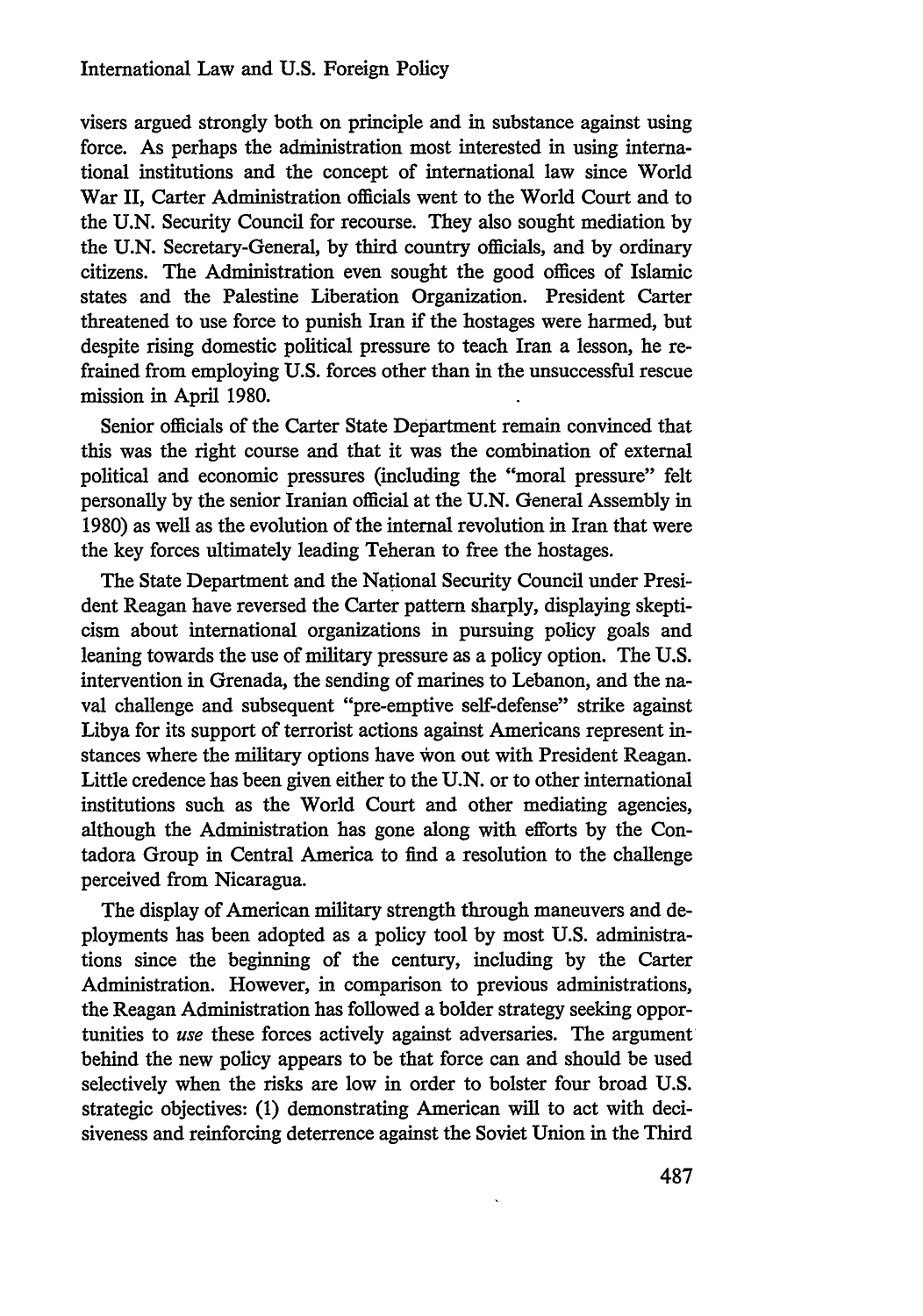World; (2) displaying the ability of U.S. armed forces to defend American and allied interests; (3) inducing countries that challenge the U.S. to cease and desist; and (4) enhancing in the broadest terms an international perception of the U.S. as the great world power. It is premature to assess either the success of this policy or its implications for international law. Yet there is almost certainly a greater international awareness of U.S. willingness to use its power. Also such awareness has facilitated a drawing together of Western and Japanese agreements in strengthening their official condemnation of Libyan support for terrorism in 1986. It is also possible that this awareness constrains some Soviet policy initiatives, discourages state-sponsored terrorism, and makes for a more effective U.S. foreign policy. Whether it also will encourage other states to act with greater audacity and boldness in pursuing their policy objectives by military force—if they can do so with relative impunity—is a potentially disturbing concern for the future.

Perhaps the most debated aspect of the Reagan Administration's foreign policy has been its covert use of force in Central America. Ultimately a variety of factors such as popular opposition to committing U.S. troops in Central America, congressional constraints built upon this opposition, the probability of major casualties and high military costs, and the reluctance of Latin American allies to support more overt Administration policies have led President Reagan to limit support for the insurgents to non-military and military supplies, as he has also done in Afghanistan, Angola, and Kampuchea. There has never been, however, the slightest hint that international law has figured seriously in any internal policy discussions on Nicaragua or in any of these other areas, although resistance to aggression has been used as a justification for U.S. actions in all four.

This pattern of decisionmaking with respect to Nicaragua contrasts starkly with that of the Carter Administration in the case of Iran. Though the prospects for the U.S. in looking specifically to international law and in going to the World Court in the two cases were different, it is still important to notice that President Carter decided, on the urging of Secretary of State Vance, to go to the Court immediately. The U.S. case against Iran was clear in the light of universally accepted international conventions and was overwhelmingly supported by most states. Nevertheless, Vance would probably have pressed Carter to go to the Court under any circumstances because of his view that such an act had value for American policy objectives.

Reagan's State Department and White House advisors, on the other hand, were opposed to going to the World Court in the Nicaragua case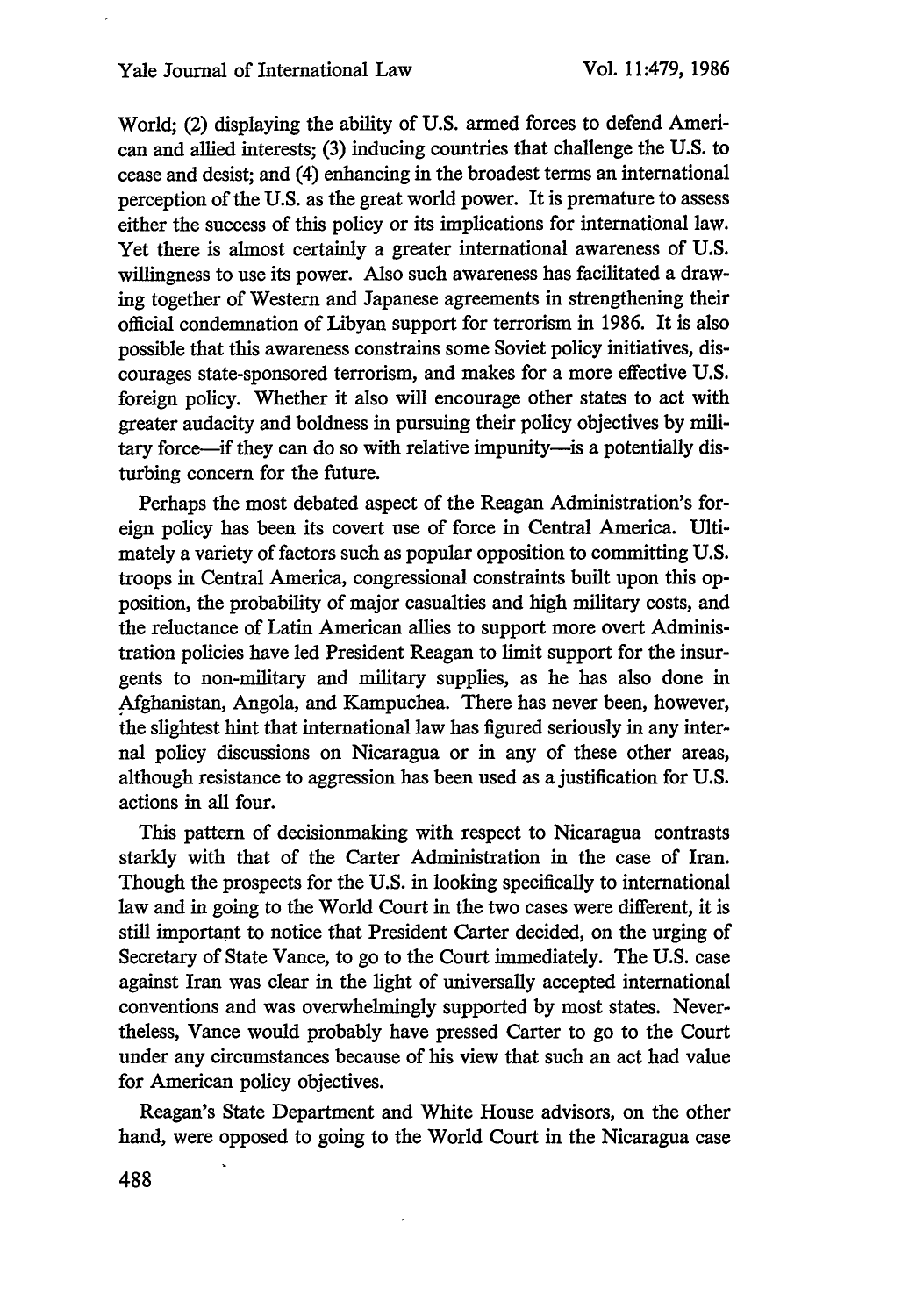under any circumstances. When the Nicaraguan case was brought against the U.S. in April 1985, the substantive U.S. case was fragile and the composition of the Court was clearly inclined to the interests of Nicaragua. But the basic U.S. position seemed to be that the issue involved was one of national security in the Western hemisphere, and the U.S. government did not under any circumstances want the World Court meddling in these affairs. When the Court rejected the U.S. argument on jurisdiction and Nicaragua's status in bringing charges, the U.S. opted out of the proceedings completely. A political argument subsequently made for the action was that the Soviets consistently refused to submit to World Court proceedings and thus there was no reason for the U.S. to do so. This argument was politically attractive domestically, but it eroded the stature of the World Court that American values had once tried to build up. Aside from lawyers in the Legal Adviser's office, however, there was little opposition to the U.S. decision in this case from anyone in the State Department.

# Collective Security

Deterrence, alliance politics, and the sale of weapons to enable friendly countries to assure their own security and cooperate in collective defense politics have for the last three decades been the focal points of American foreign policy in the arena of national security. The issues are too complex to summarize briefly. The alliance system and the preservation of the interests of its members, however, do constitute one central core around which national security interests, broad political objectives, national ideals, and international law are woven together in the conduct of American foreign policy. The specific endorsement of collective defense efforts included in the U.N. Charter<sup>7</sup> has provided a link between international law and these other vital areas of policy since World War II. The U.S. has almost always sought to use collective security to justify its international security policy over the years. This can be seen in the way the U.S. justified its efforts in the Korean and Vietnam Wars, the sending of troops to the Dominican Republic, Lebanon, and Grenada, and the provision of military assistance to friendly countries in Asia, Latin America, the Middle East, and Europe. For the U.S., however, its network of alliances offers formal underpinning for international cooperation that most officials have seen as far more dependable and fundamental than the specific articles of the U.N. Charter or the U.N.'s institutions.

**7.** See **U.N. CHARTER** arts. 51-54.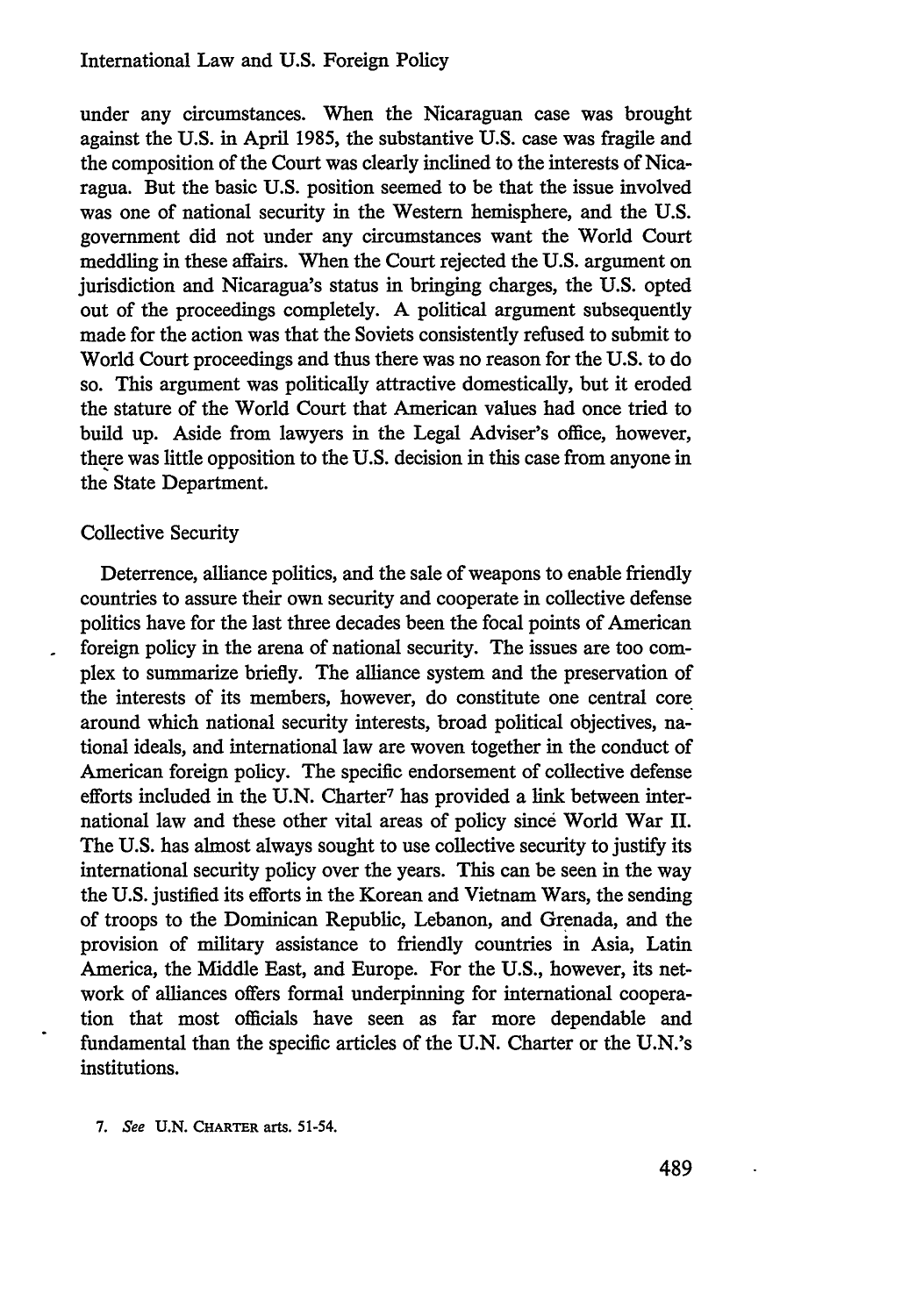The linkage between alliance issues and international law is indirect in nature. What American policy-makers, with occasional exceptions, have increasingly identified as the real rules of international conduct to which the U.S. needs to be attentive are those rules on which the U.S. and allied governments agree, not resolutions that emerge from the U.N. and other international fora. It is also true, however, that our friends and allies are often significantly influenced by these resolutions and by the views of smaller states and that these influences thus feed back, through alliance consultations, to influence U.S. policy.

The Reagan Administration has consistently pressured U.S. allies to adjust their views so as to focus exclusively on the defense of Western, democratic, anti-totalitarian, and anti-communist interests., The counterpressures from Europe, Japan, or smaller Third World "semi-allies" such as Costa Rica, Venezuela, Egypt, and Thailand have had a significant effect on American policies, even during this Administration. Thus pressures within the U.S. government to retreat from international arms control agreements have met with fierce opposition from allies (and from domestic opponents) and thus far have been successfully resisted. But overall, since 1980, there seems to have emerged a more narrow American interpretation of the constraints of international law; it is unclear whether this trend will be reversed by another U.S. administration.

# Conclusion

It is probably not fair to ask that officials apply international law explicitly in areas of national policy for which, at this time, it may be illdesigned. But the prospects for the future may not be all that discouraging. Policy areas where international legal arrangements are constantly in use are, as briefly described early in this essay, extensive and growing rapidly. International Western summit meetings each year focus on economic policy and related questions because there is wide acceptance of the usefulness of rules for or at least understandings about the conduct of monetary, macroeconomic, trade, and technological issues. Even in a number of important areas of military and security policy, there are now widely accepted standards on what governments may or may not do in terms of defending their security. Such areas include: (a) weapons that cannot be used, such as chemical or bacteriological weapons, or places where weapons cannot be stationed (in space, on the moon, or on the ocean floor); (b) regions that are demilitarized (Antarctica); **(c)** the treatment of prisoners of war; (d) the prevention of genocide; and (e) the destruction of or injury to civilian aircraft. Accepted standards of international behavior in such areas represent major achievements for the